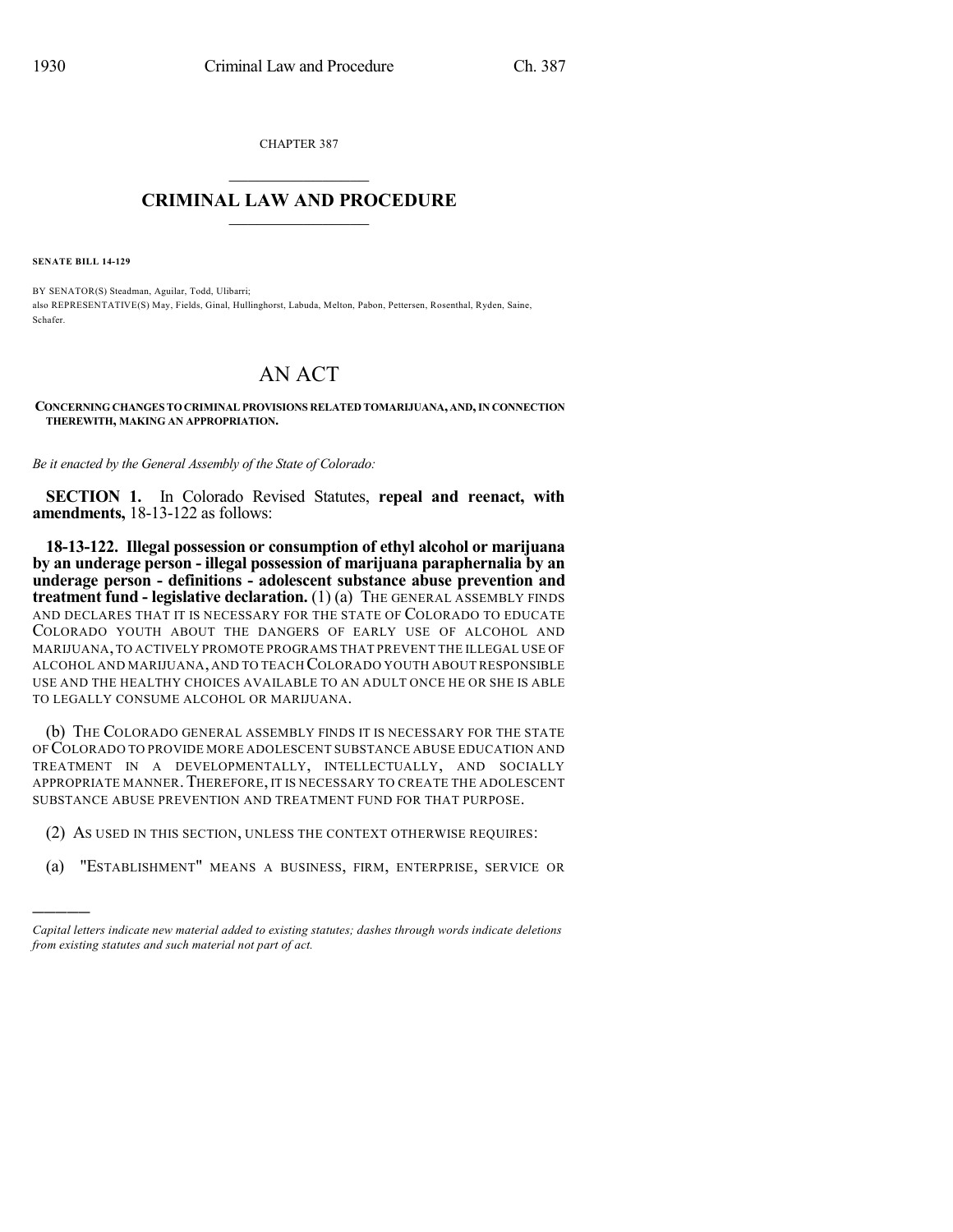## Ch. 387 Criminal Law and Procedure 1931

FRATERNAL ORGANIZATION,CLUB,INSTITUTION,ENTITY,GROUP,OR RESIDENCE;ANY REAL PROPERTY, INCLUDING BUILDINGS AND IMPROVEMENTS, CONNECTED THEREWITH; AND ANY MEMBERS, EMPLOYEES, AND OCCUPANTS ASSOCIATED THEREWITH.

(b) "ETHYL ALCOHOL" MEANS ANY SUBSTANCE WHICH IS OR CONTAINS ETHYL ALCOHOL.

(c) "MARIJUANA" HAS THE SAME MEANING AS IN SECTION  $16(2)$  (f) of article XVIII OF THE COLORADO CONSTITUTION.

(d) "MARIJUANA PARAPHERNALIA" HAS THE SAME MEANING AS MARIJUANA ACCESSORIES IN SECTION 16  $(2)$   $(g)$  of article XVIII of the Colorado CONSTITUTION.

(e) "POSSESSION OF ETHYL ALCOHOL"MEANS THAT A PERSON HAS OR HOLDS ANY AMOUNT OF ETHYL ALCOHOL ANYWHERE ON HIS OR HER PERSON OR THAT A PERSON OWNS OR HAS CUSTODY OF ETHYL ALCOHOL OR HAS ETHYL ALCOHOL WITHIN HIS OR HER IMMEDIATE PRESENCE AND CONTROL.

(f) "POSSESSION OF MARIJUANA" MEANS THAT A PERSON HAS OR HOLDS ANY AMOUNT OF MARIJUANA ANYWHERE ON HIS OR HER PERSON OR THAT A PERSON OWNS OR HAS CUSTODY OF MARIJUANA OR HAS MARIJUANA WITHIN HIS OR HER IMMEDIATE PRESENCE AND CONTROL.

(g) "PRIVATE PROPERTY" MEANS ANY DWELLING AND ITS CURTILAGE WHICH IS BEING USED BY A NATURAL PERSON OR NATURAL PERSONS FOR HABITATION AND WHICH IS NOT OPEN TO THE PUBLIC AND PRIVATELY OWNED REAL PROPERTY WHICH IS NOT OPEN TO THE PUBLIC. "PRIVATE PROPERTY" SHALL NOT INCLUDE:

(I) ANY ESTABLISHMENT WHICH HAS OR IS REQUIRED TO HAVE A LICENSE PURSUANT TO ARTICLE 46, 47, OR 48 OF TITLE 12, C.R.S.;

(II) ANY ESTABLISHMENT WHICH SELLS ETHYL ALCOHOL OR UPON WHICH ETHYL ALCOHOL IS SOLD; OR

(III) ANY ESTABLISHMENT WHICH LEASES, RENTS, OR PROVIDES ACCOMMODATIONS TO MEMBERS OF THE PUBLIC GENERALLY.

(3) (a) EXCEPT AS DESCRIBED BY SECTION 18-1-711 AND SUBSECTION (6) OF THIS SECTION, A PERSON UNDER TWENTY-ONE YEARS OF AGE WHO POSSESSES OR CONSUMES ETHYL ALCOHOL ANYWHERE IN THE STATE OF COLORADO COMMITS ILLEGAL POSSESSION OR CONSUMPTION OF ETHYL ALCOHOL BY AN UNDERAGE PERSON. ILLEGAL POSSESSION OR CONSUMPTION OF ETHYL ALCOHOL BY AN UNDERAGE PERSON IS A STRICT LIABILITY OFFENSE.

(b) EXCEPT AS DESCRIBED BY SECTION 14 OF ARTICLE XVIII OF THE COLORADO CONSTITUTION AND SECTION 18-18-406.3, A PERSON UNDER TWENTY-ONE YEARS OF AGE WHO POSSESSES ONE OUNCE OR LESS OF MARIJUANA OR CONSUMES MARIJUANA ANYWHERE IN THE STATE OF COLORADO COMMITS ILLEGAL POSSESSION OR CONSUMPTION OF MARIJUANA BY AN UNDERAGE PERSON. ILLEGAL POSSESSION OR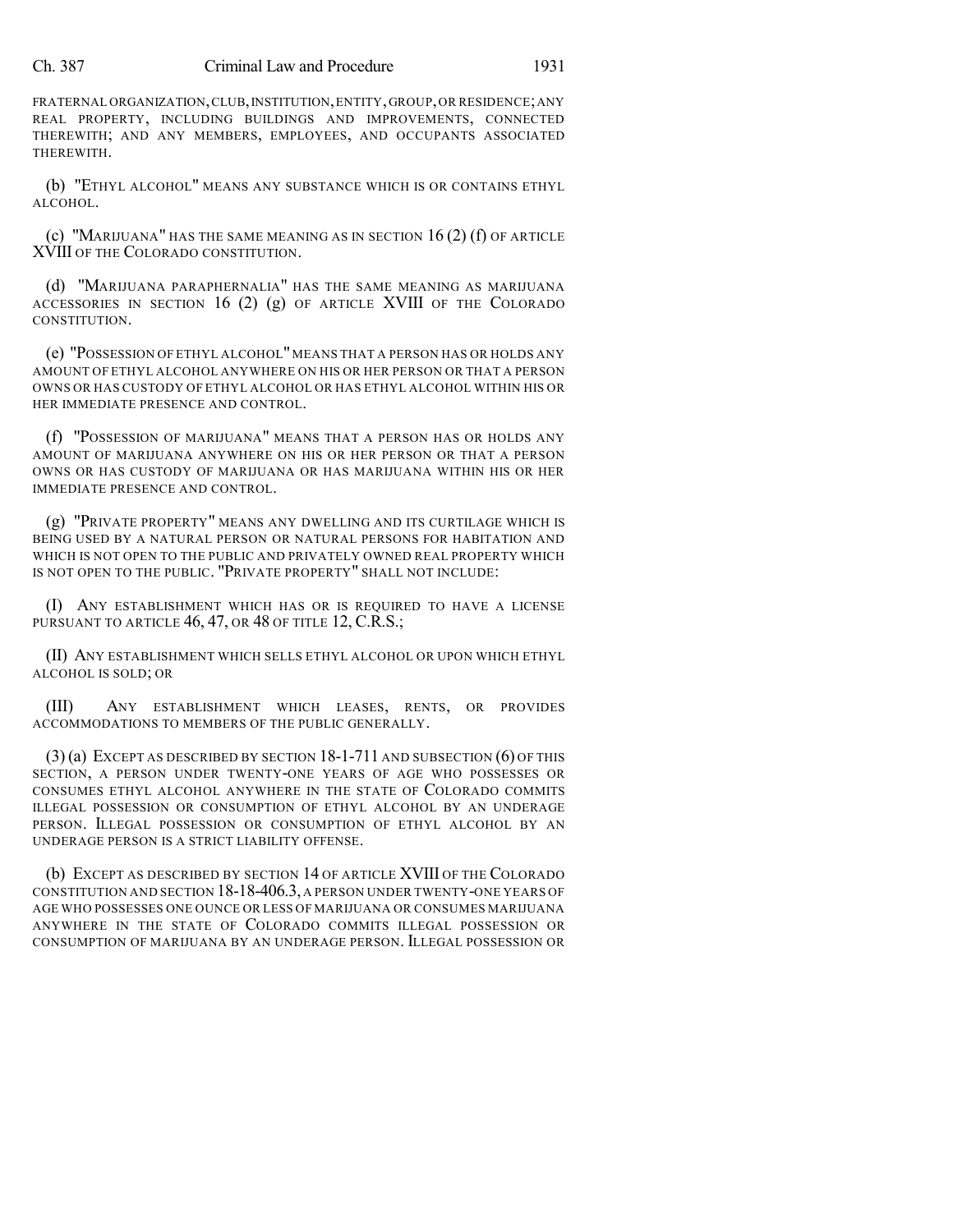CONSUMPTION OF MARIJUANA BY AN UNDERAGE PERSON IS A STRICT LIABILITY OFFENSE.

(c) EXCEPT AS DESCRIBED BY SECTION 14 OF ARTICLE XVIII OF THE COLORADO CONSTITUTION AND SECTION 18-18-406.3, A PERSON UNDER TWENTY-ONE YEARS OF AGE WHO POSSESSES MARIJUANA PARAPHERNALIA ANYWHERE IN THE STATE OF COLORADO AND KNOWS OR REASONABLY SHOULD KNOW THAT THE DRUG PARAPHERNALIA COULD BE USED IN CIRCUMSTANCES IN VIOLATION OF THE LAWS OF THIS STATE COMMITS ILLEGAL POSSESSION OF MARIJUANA PARAPHERNALIA BY AN UNDERAGE PERSON. ILLEGAL POSSESSION OF MARIJUANA PARAPHERNALIA BY AN UNDERAGE PERSON IS A STRICT LIABILITY OFFENSE.

(d) A VIOLATION OF THIS SUBSECTION (3) IS AN UNCLASSIFIED PETTY OFFENSE.

(4) (a) UPON CONVICTION OF A FIRST OFFENSE OF SUBSECTION (3) OF THIS SECTION, THE COURT SHALL SENTENCE THE UNDERAGE PERSON TO A FINE OF NOT MORE THAN ONE HUNDRED DOLLARS, OR THE COURT SHALL ORDER THAT THE UNDERAGE PERSON COMPLETE A SUBSTANCE ABUSE EDUCATION PROGRAM APPROVED BY THE DIVISION OF BEHAVIORAL HEALTH IN THE DEPARTMENT OF HUMAN SERVICES, OR BOTH.

(b) UPON CONVICTION OF A SECOND OFFENSE OF SUBSECTION (3)OF THIS SECTION, THE COURT SHALL SENTENCE THE UNDERAGE PERSON TO A FINE OF NOT MORE THAN ONE HUNDRED DOLLARS, AND THE COURT SHALL ORDER THE UNDERAGE PERSON TO:

(I) COMPLETE A SUBSTANCE ABUSE EDUCATION PROGRAM APPROVED BY THE DIVISION OF BEHAVIORAL HEALTH IN THE DEPARTMENT OF HUMAN SERVICES;

(II) IF DETERMINED NECESSARY AND APPROPRIATE, SUBMIT TO A SUBSTANCE ABUSE ASSESSMENT APPROVED BY THE DIVISION OF BEHAVIORAL HEALTH IN THE DEPARTMENT OF HUMAN SERVICES AND COMPLETE ANY TREATMENT RECOMMENDED BY THE ASSESSMENT; AND

(III) PERFORM UP TO TWENTY-FOUR HOURS OF USEFUL PUBLIC SERVICE, SUBJECT TO THE CONDITIONS AND RESTRICTIONS SPECIFIED IN SECTION 18-1.3-507.

(c) UPON CONVICTION OF A THIRD OR SUBSEQUENT OFFENSE OF SUBSECTION (3) OF THIS SECTION, THE COURT SHALL SENTENCE THE DEFENDANT TO A FINE OF UP TO TWO HUNDRED FIFTY DOLLARS, AND THE COURT SHALL ORDER THE UNDERAGE PERSON TO:

(I) SUBMIT TO A SUBSTANCE ABUSE ASSESSMENT APPROVED BY THE DIVISION OF BEHAVIORAL HEALTH IN THE DEPARTMENT OFHUMAN SERVICES AND COMPLETE ANY TREATMENT RECOMMENDED BY THE ASSESSMENT; AND

(II) PERFORM UP TO THIRTY-SIX HOURS OF USEFUL PUBLIC SERVICE, SUBJECT TO THE CONDITIONS AND RESTRICTIONS SPECIFIED IN SECTION 18-1.3-507.

(d) NOTHING IN THIS SECTION PROHIBITS A PROSECUTOR FROM ENTERING INTO A DIVERSION OR DEFERRED JUDGMENT AGREEMENTWITH ANY UNDERAGE PERSON FOR ANY OFFENSE UNDER THIS SECTION,AND PROSECUTORS ARE ENCOURAGED TO ENTER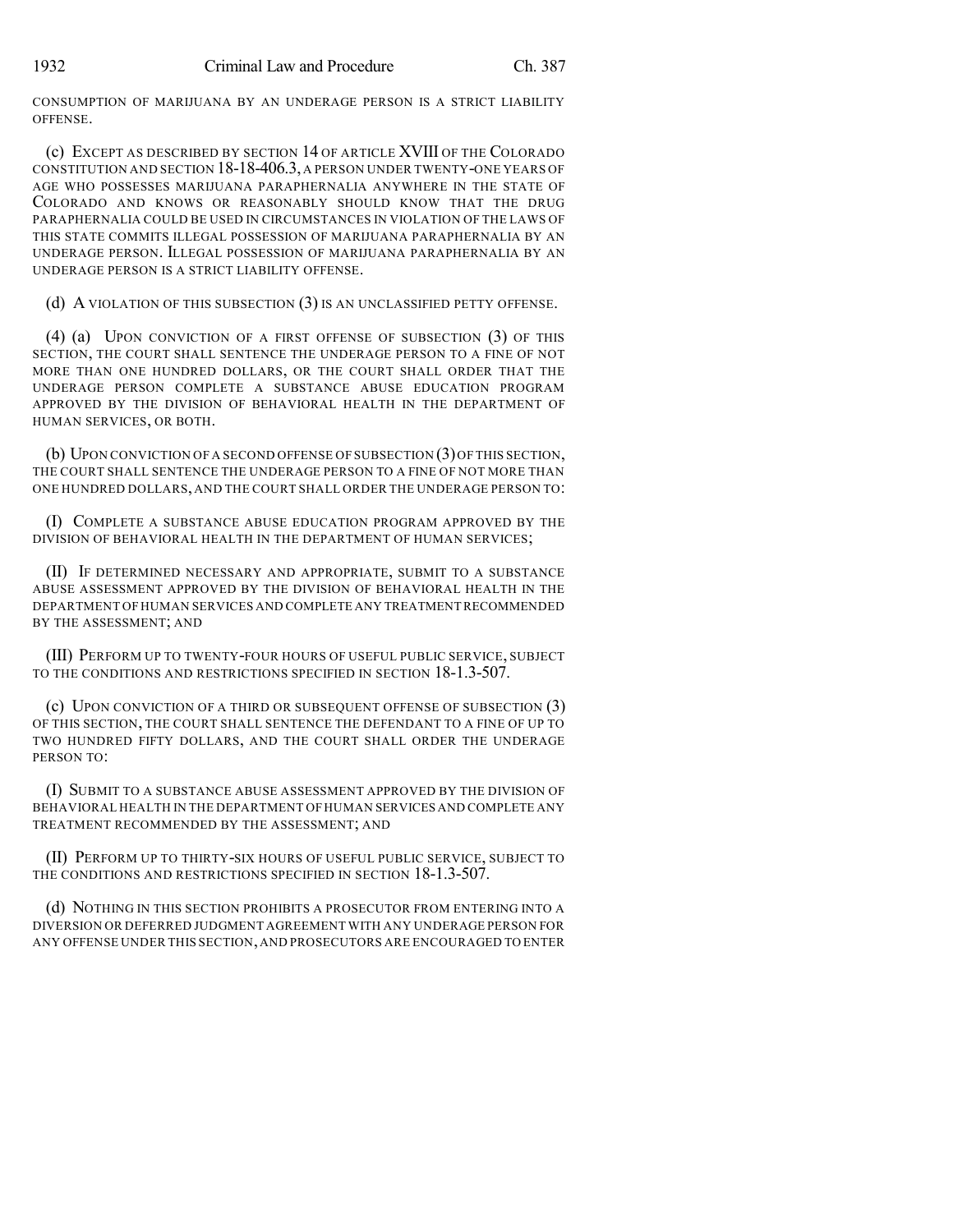INTO THOSE AGREEMENTS WHEN THEY ARE CONSISTENT WITH THE LEGISLATIVE DECLARATION OF THIS SECTION AND IN THE INTERESTS OF JUSTICE.

(e) A PERSON CONVICTED OF A VIOLATION OF THIS SECTION IS SUBJECT TO AN ADDITIONAL PENALTY SURCHARGE OF TWENTY-FIVE DOLLARS, WHICH MAY BE WAIVED BY THE COURT UPON A SHOWING OF INDIGENCY, THAT SHALL BE TRANSFERRED TO THE ADOLESCENT SUBSTANCE ABUSE PREVENTION AND TREATMENT FUND CREATED PURSUANT TO SUBSECTION (18) OF THIS SECTION.

(5) IT IS AN AFFIRMATIVE DEFENSE TO THE OFFENSE DESCRIBED IN PARAGRAPH (a) OF SUBSECTION (3) OF THIS SECTION THAT THE ETHYL ALCOHOL WAS POSSESSED OR CONSUMED BY A PERSON UNDER TWENTY-ONE YEARS OF AGE UNDER THE FOLLOWING CIRCUMSTANCES:

(a) WHILE SUCH PERSON WAS LEGALLY UPON PRIVATE PROPERTY WITH THE KNOWLEDGE AND CONSENT OF THE OWNER OR LEGAL POSSESSOR OF SUCH PRIVATE PROPERTY AND THE ETHYL ALCOHOL WAS POSSESSED OR CONSUMED WITH THE CONSENT OF HIS OR HER PARENT OR LEGAL GUARDIAN WHO WAS PRESENT DURING SUCH POSSESSION OR CONSUMPTION;

(b) WHEN THE EXISTENCE OF ETHYL ALCOHOL IN A PERSON'S BODY WAS DUE SOLELY TO THE INGESTION OF A CONFECTIONERY WHICH CONTAINED ETHYL ALCOHOL WITHIN THE LIMITS PRESCRIBED BY SECTION  $25$ -5-410 (1) (i) (II), C.R.S.; OR THE INGESTION OF ANY SUBSTANCE WHICH WAS MANUFACTURED, DESIGNED, OR INTENDED PRIMARILY FOR A PURPOSE OTHER THAN ORAL HUMAN INGESTION;OR THE INGESTION OF ANY SUBSTANCE WHICH WAS MANUFACTURED, DESIGNED, OR INTENDED SOLELY FOR MEDICINAL OR HYGIENIC PURPOSES; OR SOLELY FROM THE INGESTION OF A BEVERAGE WHICH CONTAINED LESS THAN ONE-HALF OF ONE PERCENT OF ETHYL ALCOHOL BY WEIGHT; OR

(c) THE PERSON IS A STUDENT WHO:

(I) TASTES BUT DOES NOT IMBIBE AN ALCOHOL BEVERAGE ONLY WHILE UNDER THE DIRECT SUPERVISION OF AN INSTRUCTOR WHO IS AT LEAST TWENTY-ONE YEARS OF AGE AND EMPLOYED BY A POST-SECONDARY SCHOOL;

(II) IS ENROLLED IN A UNIVERSITY OR A POST-SECONDARY SCHOOL ACCREDITED OR CERTIFIED BY AN AGENCY RECOGNIZED BY THE UNITED STATES DEPARTMENT OF EDUCATION, A NATIONALLY RECOGNIZED ACCREDITING AGENCY OR ASSOCIATION, OR THE "PRIVATE OCCUPATIONAL EDUCATION ACT OF 1981", ARTICLE 59 OF TITLE 12, C.R.S.;

(III) IS PARTICIPATING IN A CULINARY ARTS, FOOD SERVICE, OR RESTAURANT MANAGEMENT DEGREE PROGRAM; AND

(IV) TASTES BUT DOES NOT IMBIBE THE ALCOHOL BEVERAGE FOR INSTRUCTIONAL PURPOSES AS A PART OF A REQUIRED COURSE IN WHICH THE ALCOHOL BEVERAGE, EXCEPT THE PORTION THE STUDENT TASTES, REMAINS UNDER THE CONTROL OF THE INSTRUCTOR.

(6) THE POSSESSION OR CONSUMPTION OF ETHYL ALCOHOL OR MARIJUANA SHALL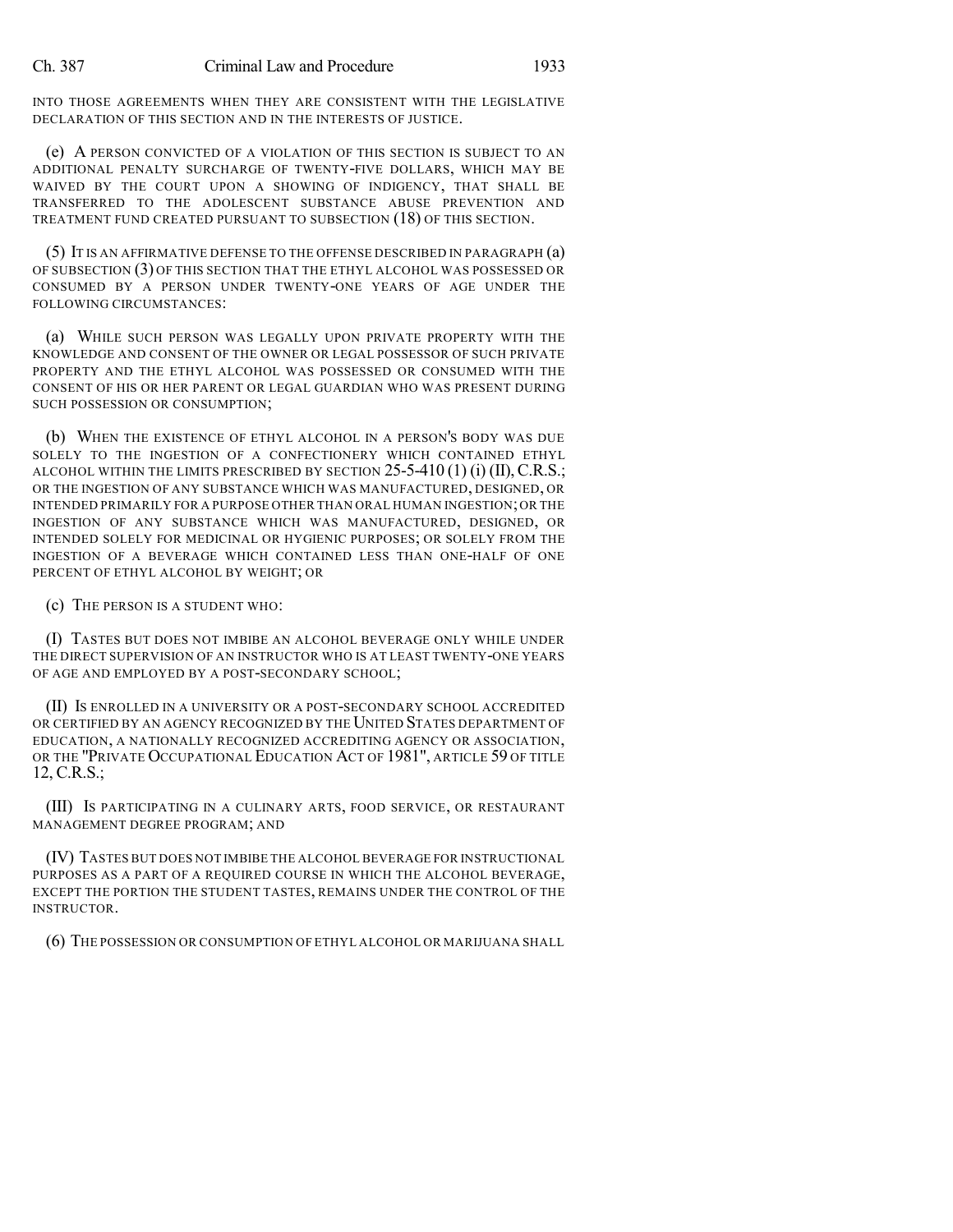NOT CONSTITUTE A VIOLATION OF THIS SECTION IF SUCH POSSESSION OR CONSUMPTION TAKES PLACE FOR RELIGIOUS PURPOSES PROTECTED BY THE FIRST AMENDMENT TO THE UNITED STATES CONSTITUTION.

(7) AN UNDERAGE PERSON SHALL BE IMMUNE FROM CRIMINAL PROSECUTION UNDER THIS SECTION IF HE OR SHE ESTABLISHES THE FOLLOWING:

(a) THE UNDERAGE PERSON CALLED 911 AND REPORTED IN GOOD FAITH THAT ANOTHER UNDERAGE PERSON WAS IN NEED OF MEDICAL ASSISTANCE DUE TO ALCOHOL OR MARIJUANA CONSUMPTION;

(b) THE UNDERAGE PERSON WHO CALLED 911 PROVIDED HIS OR HER NAME TO THE 911 OPERATOR;

(c) THE UNDERAGE PERSON WAS THE FIRST PERSON TO MAKE THE 911 REPORT; AND

(d) THE UNDERAGE PERSON WHO MADE THE 911 CALL REMAINED ON THE SCENE WITH THE UNDERAGE PERSON IN NEED OF MEDICAL ASSISTANCE UNTIL ASSISTANCE ARRIVED AND COOPERATED WITH MEDICAL ASSISTANCE OR LAW ENFORCEMENT PERSONNEL ON THE SCENE.

(8) PRIMA FACIE EVIDENCE OF A VIOLATION OF SUBSECTION (3) OF THIS SECTION SHALL CONSIST OF:

(a) EVIDENCE THAT THE DEFENDANT WAS UNDER TWENTY-ONE YEARS OF AGE AND POSSESSED OR CONSUMED ETHYL ALCOHOL OR MARIJUANA OR POSSESSED MARIJUANA PARAPHERNALIA ANYWHERE IN THIS STATE; OR

(b) EVIDENCE THAT THE DEFENDANT WAS UNDER THE AGE OFTWENTY-ONE YEARS AND MANIFESTED ANY OF THE CHARACTERISTICS COMMONLY ASSOCIATED WITH ETHYL ALCOHOL INTOXICATION OR IMPAIRMENT OR MARIJUANA IMPAIRMENT WHILE PRESENT ANYWHERE IN THIS STATE.

(9) DURING ANY TRIAL FOR A VIOLATION OF SUBSECTION (3) OF THIS SECTION, ANY BOTTLE, CAN, OR ANY OTHER CONTAINER WITH LABELING INDICATING THE CONTENTS OF SUCH BOTTLE, CAN, OR CONTAINER SHALL BE ADMISSIBLE INTO EVIDENCE, AND THE INFORMATION CONTAINED ON ANY LABEL ON SUCH BOTTLE, CAN, OR OTHER CONTAINER SHALL BE ADMISSIBLE INTO EVIDENCE AND SHALL NOT CONSTITUTE HEARSAY. A JURY OR A JUDGE, WHICHEVER IS APPROPRIATE, MAY CONSIDER THE INFORMATION UPON SUCH LABEL IN DETERMINING WHETHER THE CONTENTS OF THE BOTTLE, CAN, OR OTHER CONTAINER WERE COMPOSED IN WHOLE OR IN PART OF ETHYL ALCOHOL OR MARIJUANA. A LABEL WHICH IDENTIFIES THE CONTENTS OF ANY BOTTLE, CAN, OR OTHER CONTAINER AS "BEER", "ALE", "MALT BEVERAGE", "FERMENTED MALT BEVERAGE", "MALT LIQUOR", "WINE", "CHAMPAGNE","WHISKEY"OR "WHISKY","GIN","VODKA","TEQUILA","SCHNAPPS", "BRANDY", "COGNAC", "LIQUEUR", "CORDIAL", "ALCOHOL", OR "LIQUOR" SHALL CONSTITUTE PRIMA FACIE EVIDENCE THAT THE CONTENTS OF THE BOTTLE, CAN, OR OTHER CONTAINER WAS COMPOSED IN WHOLE OR IN PART OF ETHYL ALCOHOL.

(10) APARENT OR LEGAL GUARDIAN OF A PERSON UNDER TWENTY-ONE YEARS OF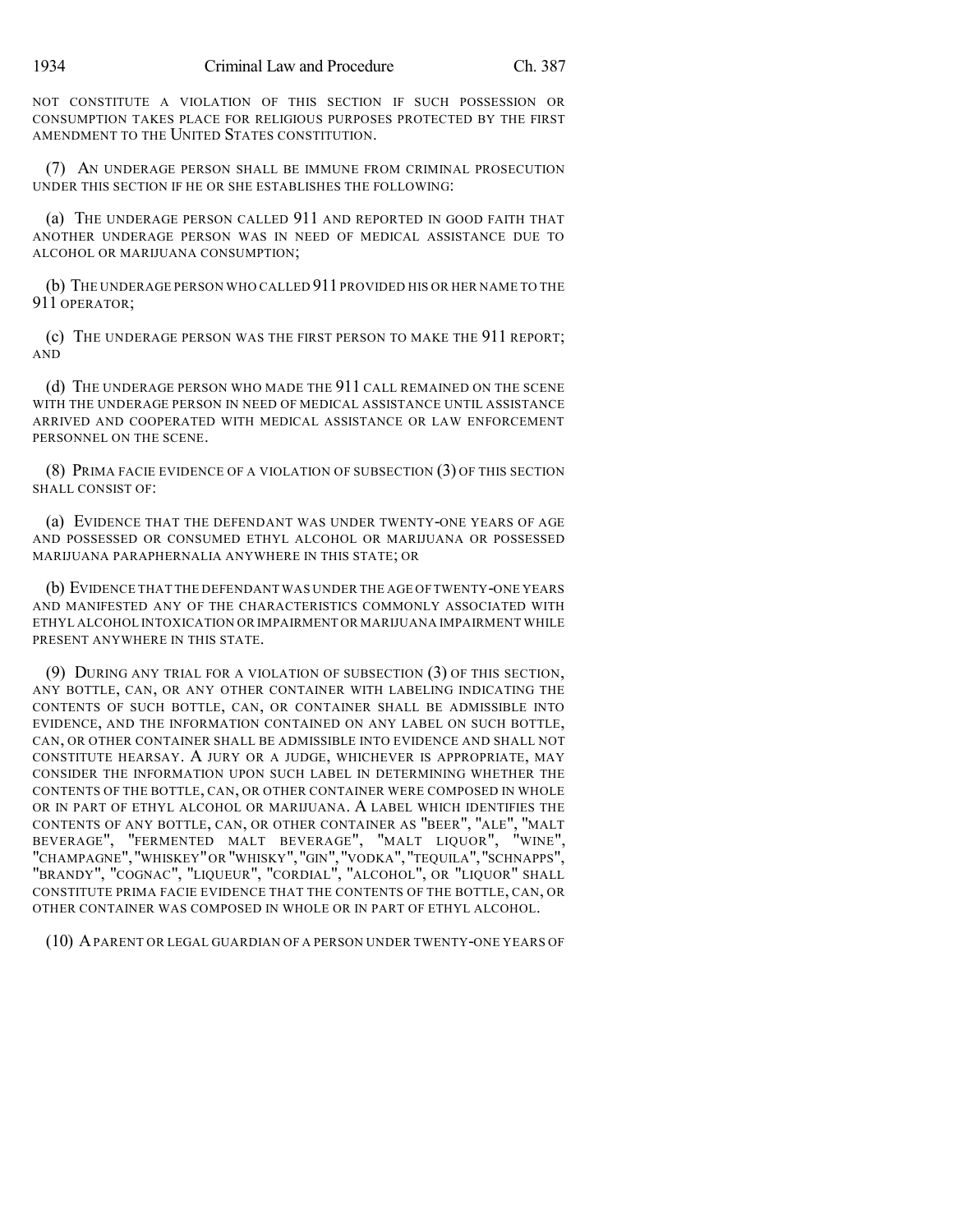## Ch. 387 Criminal Law and Procedure 1935

AGE OR ANY NATURAL PERSON WHO HAS THE PERMISSION OF SUCH PARENT OR LEGAL GUARDIAN MAY GIVE OR PERMIT THE POSSESSION AND CONSUMPTION OF ETHYL ALCOHOL TO OR BY A PERSON UNDER TWENTY-ONE YEARS OF AGE UNDER THE CONDITIONS DESCRIBED IN PARAGRAPH  $(a)$  OF SUBSECTION  $(5)$  OF THIS SECTION. THIS SUBSECTION (10) SHALL NOT BE CONSTRUED TO PERMIT ANY ESTABLISHMENT WHICH IS LICENSED OR IS REQUIRED TO BE LICENSED PURSUANT TO ARTICLE 46, 47, OR 48 OF TITLE 12, C.R.S., OR ANY MEMBERS, EMPLOYEES, OR OCCUPANTS OF ANY SUCH ESTABLISHMENT TO GIVE, PROVIDE, MAKE AVAILABLE, OR SELL ETHYL ALCOHOL TO A PERSON UNDER TWENTY-ONE YEARS OF AGE.

(11) NOTHING IN THIS SECTION SHALL BE CONSTRUED TO PROHIBIT ANY STATUTORY OR HOME RULE MUNICIPALITY FROM ENACTING ANY ORDINANCE WHICH PROHIBITS PERSONS UNDER TWENTY-ONE YEARS OF AGE FROM POSSESSING OR CONSUMING ETHYL ALCOHOL OR MARIJUANA OR POSSESSING MARIJUANA PARAPHERNALIA, WHICH ORDINANCE IS AT LEAST AS RESTRICTIVE OR MORE RESTRICTIVE THAN THIS SECTION.

(12) NOTHING IN THIS SECTION SHALL BE CONSTRUED TO LIMIT OR PRECLUDE PROSECUTION FOR ANY OFFENSE PURSUANT TO ARTICLE 46, 47, OR 48 OF TITLE 12, C.R.S., EXCEPT AS PROVIDED IN SUCH ARTICLES.

(13) **Sealing of record.** (a) UPON DISMISSAL OF A CASE PURSUANT TO THIS SECTION AFTER COMPLETION OF A DEFERRED JUDGMENT OR DIVERSION OR ANY OTHER ACTION RESULTING IN DISMISSAL OF THE CASE OR UPON COMPLETION OF THE COURT-ORDERED SUBSTANCE ABUSE EDUCATION AND PAYMENT OF ANY FINE FOR A FIRST CONVICTION OF SUBSECTION (3) OF THIS SECTION, THE COURT SHALL IMMEDIATELY ORDER THE CASE SEALED AND PROVIDE TO THE UNDERAGE PERSON AND THE PROSECUTOR A COPY OF THE ORDER SEALING THE CASE FOR DISTRIBUTION BY THE APPROPRIATE PARTY TO ALL LAW ENFORCEMENT AGENCIES IN THE CASE.

(b) UPON THE EXPIRATION OF ONE YEAR FROM THE DATE OF A SECOND OR SUBSEQUENT CONVICTION FOR A VIOLATION OF SUBSECTION (3) OF THIS SECTION, THE UNDERAGE PERSON CONVICTED OF SUCH VIOLATION MAY PETITION THE COURT IN WHICH THE CONVICTION WAS ASSIGNED FOR AN ORDER SEALING THE RECORD OF THE CONVICTION. THE PETITIONER SHALL SUBMIT A VERIFIED COPY OF HIS OR HER CRIMINAL HISTORY, CURRENT THROUGH AT LEAST THE TWENTIETH DAY PRIOR TO THE DATE OF THE FILING OF THE PETITION, ALONG WITH THE PETITION AT THE TIME OF FILING, BUT IN NO EVENT LATER THAN THE TENTH DAY AFTER THE PETITION IS FILED.THE PETITIONER SHALL BE RESPONSIBLE FOR OBTAINING AND PAYING FOR HIS OR HER CRIMINAL HISTORY RECORD. THE COURT SHALL GRANT THE PETITION IF THE PETITIONER HAS NOT BEEN ARRESTED FOR, CHARGED WITH, OR CONVICTED OF ANY FELONY, MISDEMEANOR, OR PETTY OFFENSE DURING THE PERIOD OF ONE YEAR FOLLOWING THE DATE OF THE PETITIONER'S CONVICTION FOR A VIOLATION OF SUBSECTION (3) OF THIS SECTION.

(14) THE QUALITATIVE RESULT OF AN ALCOHOL OR MARIJUANA TEST OR TESTS SHALL BE ADMISSIBLE AT THE TRIAL OF ANY PERSON CHARGED WITH A VIOLATION OF SUBSECTION (3) OF THIS SECTION UPON A SHOWING THAT THE DEVICE OR DEVICES USED TO CONDUCT SUCH TEST OR TESTS HAVE BEEN APPROVED AS ACCURATE IN DETECTING ALCOHOL OR MARIJUANA BY THE EXECUTIVE DIRECTOR OF THE DEPARTMENT OF PUBLIC HEALTH AND ENVIRONMENT.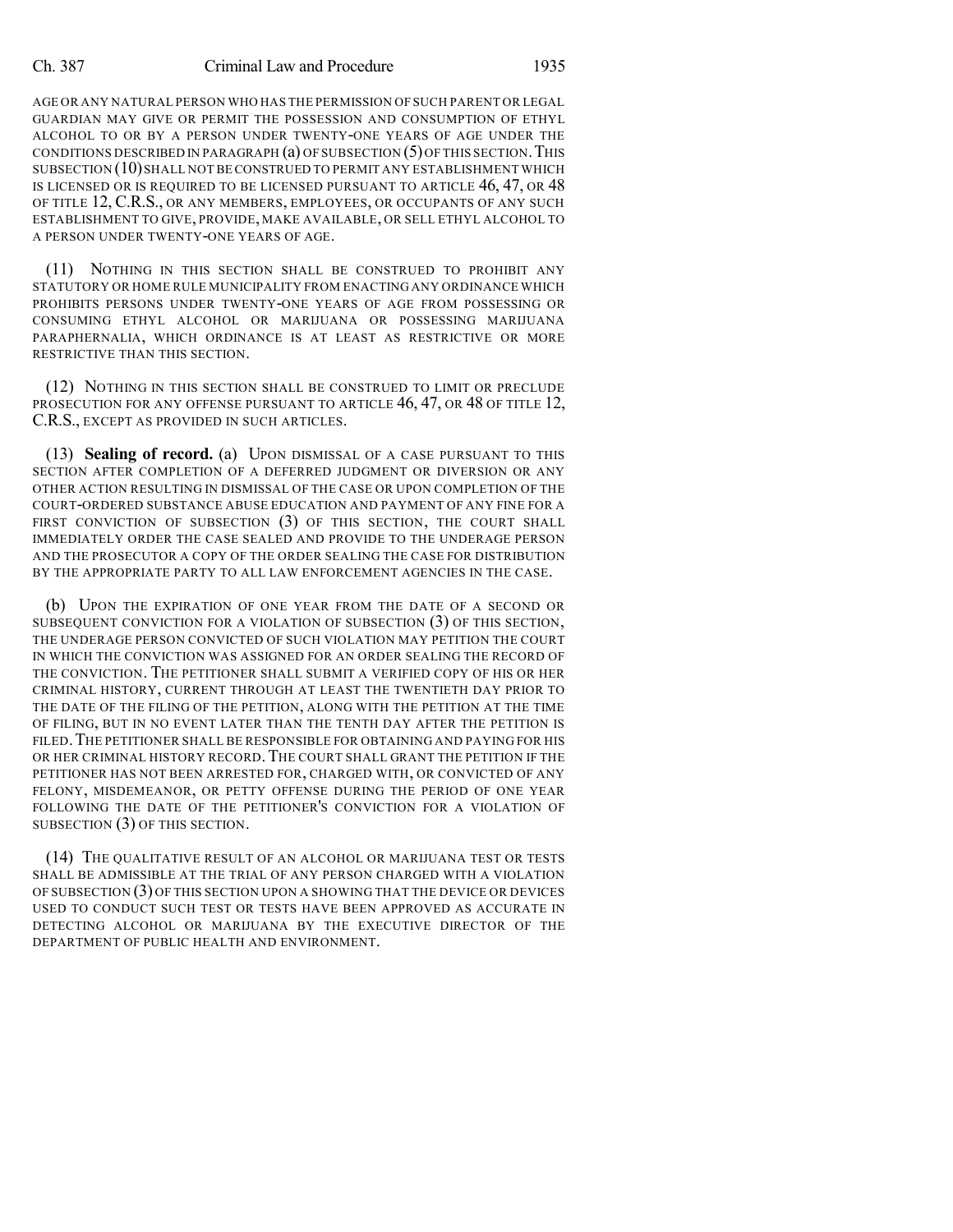(15) OFFICIAL RECORDS OF THE DEPARTMENT OF PUBLIC HEALTH AND ENVIRONMENT RELATING TO THE CERTIFICATION OF BREATH TEST INSTRUMENTS, CERTIFICATION OF OPERATORS AND OPERATOR INSTRUCTORS OF BREATH TEST INSTRUMENTS, CERTIFICATION OF STANDARD SOLUTIONS, AND CERTIFICATION OF LABORATORIES SHALL BE OFFICIAL RECORDS OF THE STATE. COPIES OF SUCH RECORDS, ATTESTED BY THE EXECUTIVE DIRECTOR OF THE DEPARTMENT OF PUBLIC HEALTH AND ENVIRONMENT OR HIS OR HER DESIGNEE AND ACCOMPANIED BY A CERTIFICATE BEARING THE OFFICIAL SEAL FOR SAID DEPARTMENT, WHICH STATE THAT THE EXECUTIVE DIRECTOR OF THE DEPARTMENT HAS CUSTODY OF SUCH RECORDS,SHALLBE ADMISSIBLE IN ALL COURTS OFRECORD AND SHALL CONSTITUTE PRIMA FACIE EVIDENCE OF THE INFORMATION CONTAINED IN SUCH RECORDS. THE OFFICIAL SEAL OF THE DEPARTMENT DESCRIBED IN THIS SUBSECTION (15) MAY CONSIST OF A WATERMARK OF THE STATE SEAL WITHIN THE DOCUMENT.

(16) IN ANY JUDICIAL PROCEEDING IN ANY COURT OF THIS STATE CONCERNING A CHARGE UNDER SUBSECTION (3) OF THIS SECTION, THE COURT SHALL TAKE JUDICIAL NOTICE OF METHODS OF TESTING A PERSON'S BLOOD,BREATH, SALIVA, OR URINE FOR THE PRESENCE OF ALCOHOL OR MARIJUANA AND OF THE DESIGN AND OPERATION OF DEVICES CERTIFIED BY THE DEPARTMENT OF PUBLIC HEALTH AND ENVIRONMENT FOR TESTING A PERSON'S BLOOD, BREATH, SALIVA, OR URINE FOR THE PRESENCE OF ALCOHOL OR MARIJUANA. THIS SUBSECTION (16) SHALL NOT PREVENT THE NECESSITY OF ESTABLISHING DURING A TRIAL THAT THE TESTING DEVICES WERE WORKING PROPERLY AND THAT SUCH TESTING DEVICES WERE PROPERLY OPERATED. NOTHING IN THIS SUBSECTION (16) SHALL PRECLUDE A DEFENDANT FROM OFFERING EVIDENCE CONCERNING THE ACCURACY OF TESTING DEVICES.

(17) A LAW ENFORCEMENT OFFICER MAY NOT ENTER UPON ANY PRIVATE PROPERTY TO INVESTIGATE ANY VIOLATION OF THIS SECTION WITHOUT PROBABLE CAUSE.

(18) **Cash fund.** THE SURCHARGE COLLECTED PURSUANT TO PARAGRAPH (e) OF SUBSECTION (4) OF THIS SECTION MUST BE TRANSMITTED TO THE STATE TREASURER, WHO SHALL CREDIT THE SAME TO THE ADOLESCENT SUBSTANCE ABUSE PREVENTION AND TREATMENT FUND,WHICH FUND IS CREATED AND REFERRED TO IN THIS SECTION AS THE "FUND".THE MONEYS IN THE FUND ARE SUBJECT TO ANNUAL APPROPRIATION BY THE GENERAL ASSEMBLY TO THE UNIT IN THE DEPARTMENT OF HUMAN SERVICES THAT ADMINISTERS BEHAVIORAL HEALTH PROGRAMS AND SERVICES, INCLUDING THOSE RELATED TO MENTAL HEALTH AND SUBSTANCE ABUSE, ESTABLISHED IN ARTICLE 80 OF TITLE 27, C.R.S., FOR ADOLESCENT SUBSTANCE ABUSE PREVENTION AND TREATMENT PROGRAMS. THE UNIT IN THE DEPARTMENT OF HUMAN SERVICES THAT ADMINISTERS BEHAVIORAL HEALTH PROGRAMS AND SERVICES, INCLUDING THOSE RELATED TO MENTAL HEALTH AND SUBSTANCE ABUSE, IS AUTHORIZED TO SEEK AND ACCEPT GIFTS,GRANTS,OR DONATIONS FROM PRIVATE OR PUBLIC SOURCES FOR THE PURPOSES OF THIS SECTION. ALL PRIVATE AND PUBLIC FUNDS RECEIVED THROUGH GIFTS, GRANTS, OR DONATIONS MUST BE TRANSMITTED TO THE STATE TREASURER, WHO SHALL CREDIT THE SAME TO THE FUND. ANY UNEXPENDED MONEYS IN THE FUND MAY BE INVESTED BY THE STATE TREASURER AS PROVIDED BY LAW.ALL INTEREST AND INCOME DERIVED FROM THE INVESTMENT AND DEPOSIT OF MONEYS IN THE FUND MUST BE CREDITED TO THE FUND. ANY UNEXPENDED AND UNENCUMBERED MONEYS REMAINING IN THE FUND AT THE END OF A FISCAL YEAR REMAIN IN THE FUND AND SHALL NOT BE CREDITED OR TRANSFERRED TO THE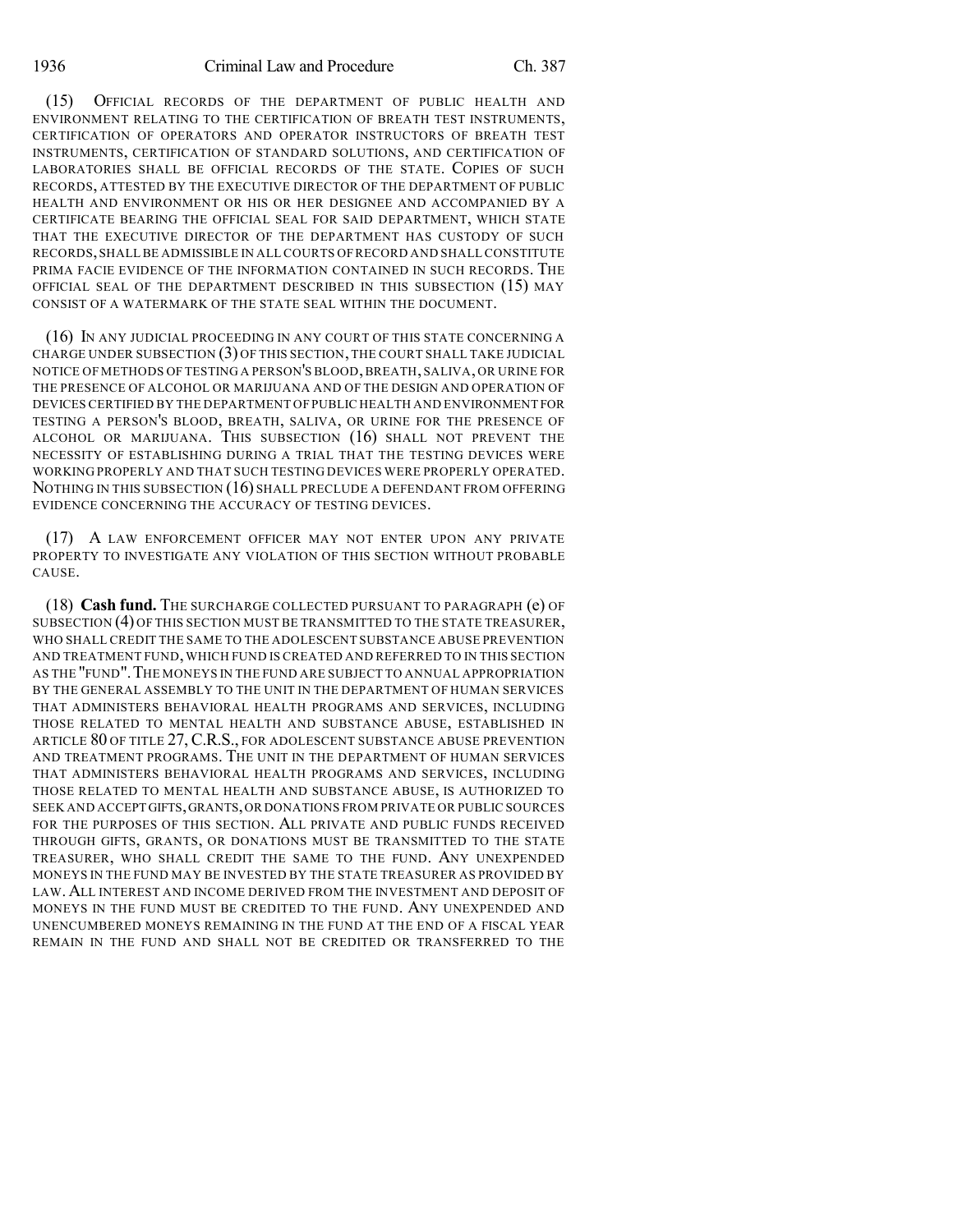GENERAL FUND OR ANOTHER FUND.

**SECTION 2.** In Colorado Revised Statutes, **amend** 24-31-314 as follows:

**24-31-314. Advanced roadside impaired driving enforcement training.** (1) On and after October 1, 2013, the P.O.S.T. board is encouraged to include advanced roadside impaired driving enforcement training in the curriculum for persons who enroll in a training academy for basic peace officer training AS AN ELECTIVE TO BASIC FIELD SOBRIETY TEST TRAINING RECERTIFICATION.

(2) Subject to the availability of sufficient moneys, the P.O.S.T. board shall arrange to provide DRUG RECOGNITION EXPERT training in advanced roadside impaired driving enforcement to drug recognition experts TO CERTIFIED PEACE OFFICERS who will act as trainers in advanced roadside impaired driving enforcement for all peace officers described in section 16-2.5-101, C.R.S.

**SECTION 3.** In Colorado Revised Statutes, 42-4-1305.5, **amend** (1) (c) as follows:

**42-4-1305.5. Open marijuana container - motor vehicle - prohibited.** (1) **Definitions.** As used in this section, unless the context otherwise requires:

(c) "Open marijuana container" means a receptacle or marijuana accessory that contains any amount of marijuana and:

(I) That is open or has a broken seal;

(II) The contents of which are partially removed; or AND

(III) There is evidence that marijuana has been consumed within the motor vehicle.

**SECTION 4.** In Colorado Revised Statutes, 10-3-1104, **amend** (4) (a) as follows:

**10-3-1104. Unfair methods of competition - unfair or deceptive acts or practices- repeal.**(4) The following is defined as an unfair practice in the business of insurance: For an insurer to deny, refuse to issue, refuse to renew, refuse to reissue, cancel, or otherwise terminate a motor vehicle insurance policy, to restrict motor vehicle insurance coverage on any person, or to add any surcharge or rating factor to a premium of a motor vehicle insurance policy solely because of:

(a) A conviction under section  $12-47-901$  (1) (b), C.R.S., or section  $18-13-122$  $(2)$  SECTION 18-13-122 (3), C.R.S., or any counterpart municipal charter or ordinance offense or because of any driver's license revocation resulting from such conviction. This paragraph (a) includes, but is not limited to, a driver's license revocation imposed under section 42-2-125 (1) (m), C.R.S.

**SECTION 5.** In Colorado Revised Statutes, 12-47-801, **amend** (4.5) as follows:

**12-47-801. Civil liability - legislative declaration.** (4.5) An instructor or entity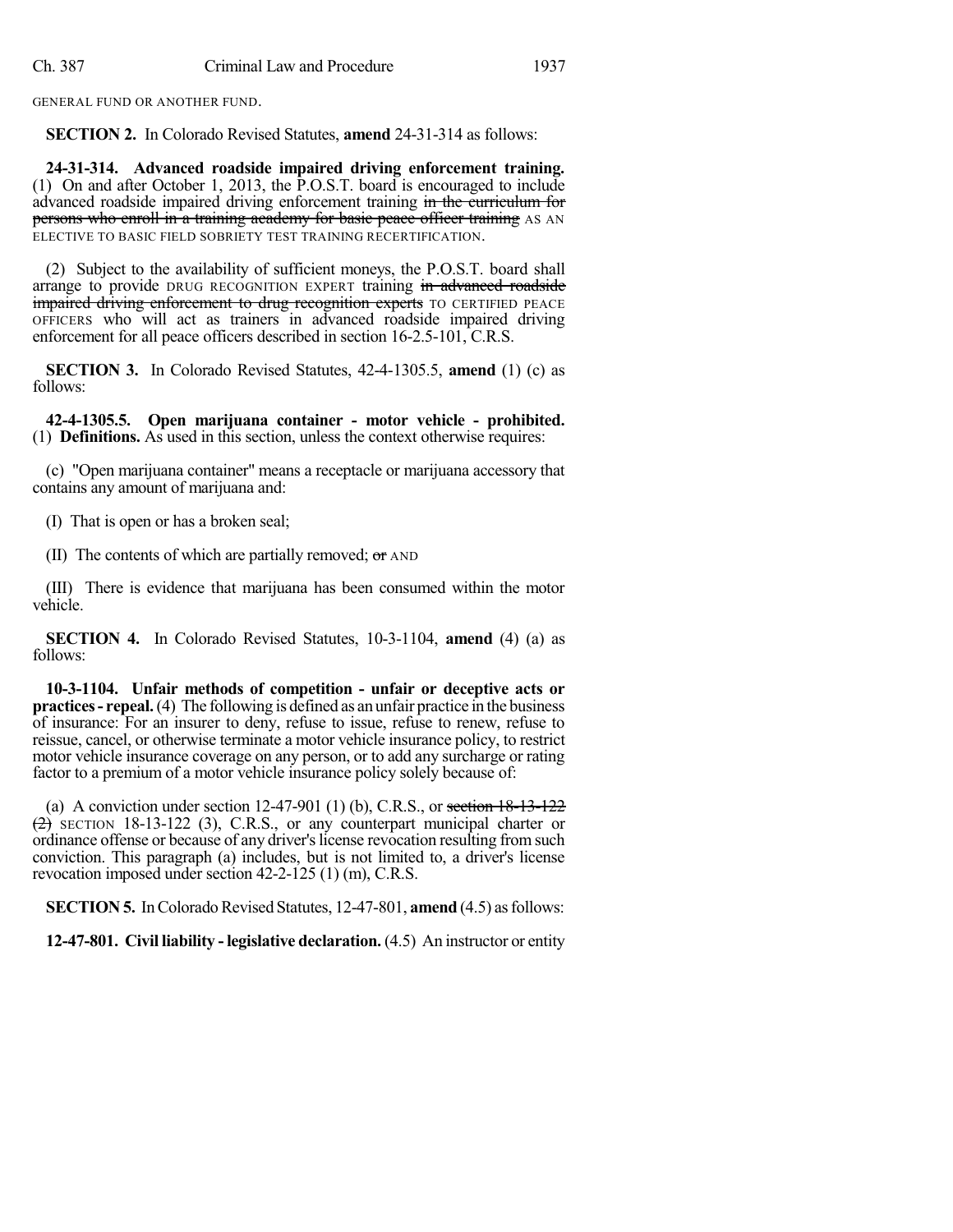1938 Criminal Law and Procedure Ch. 387

that complies with section  $18-13-122$  (3) (c) SECTION 18-13-122 (5) (c), C.R.S., shall not be liable for civil damages resulting from the intoxication of a minor due to the minor's unauthorized consumption of alcohol beverages during instruction in culinary arts, food service, or restaurant management pursuant to section 18-13-122  $(3)$  (c) SECTION 18-13-122 (5) (c), C.R.S.

**SECTION 6.** In Colorado Revised Statutes, 18-1-711, **amend** (3)(h) as follows:

**18-1-711. Immunity for persons who suffer or report an emergency drug or alcohol overdose event - definitions.** (3) The immunity described in subsection (1) of this section shall apply to the following criminal offenses:

(h) Illegal possession or consumption of ethyl alcohol OR MARIJUANA BY AN UNDERAGE PERSON OR ILLEGAL POSSESSION OF MARIJUANA PARAPHERNALIA by an underage person, as described in section 18-13-122.

**SECTION 7.** In Colorado Revised Statutes, 18-18-426, **amend** (2) as follows:

**18-18-426. Drug paraphernalia - definitions.** (2) "Drug paraphernalia" does not include any marijuana accessories as defined in section  $16(2)(g)$  of article XVIII of the state constitution. if possessed or used by a person age twenty-one or older.

**SECTION 8.** In Colorado Revised Statutes, 18-19-102, **amend** (1) (e) as follows:

**18-19-102. Definitions.** As used in this article, unless the context otherwise requires:

(1) "Alcohol- or drug-related offender" means a person convicted of any of the following offenses or of attempt to commit any of the following offenses:

(e) Illegal possession or consumption of ethyl alcohol OR MARIJUANA BY AN UNDERAGE PERSON OR ILLEGAL POSSESSION OF MARIJUANA PARAPHERNALIA by an underage person, as described in section 18-13-122.

**SECTION 9.** In Colorado Revised Statutes, 19-2-104, **amend** (1) (a) (I) as follows:

**19-2-104. Jurisdiction.** (1) Except as otherwise provided by law, the juvenile court shall have exclusive original jurisdiction in proceedings:

(a) Concerning any juvenile ten years of age or older who has violated:

(I) Any federal or state law, except nonfelony state traffic, game and fish, and parks and recreation laws or rules, the offenses specified in section 18-13-121, C.R.S., concerning tobacco products, the offense specified in section 18-13-122, C.R.S., concerning the illegal possession or consumption of ethyl alcohol OR MARIJUANA BY AN UNDERAGE PERSON OR ILLEGAL POSSESSION OF MARIJUANA PARAPHERNALIA by an underage person, and the offenses specified in section 18-18-406 (5) (a) (I), (5) (b) (I), and (5) (b) (II), C.R.S., concerning marijuana and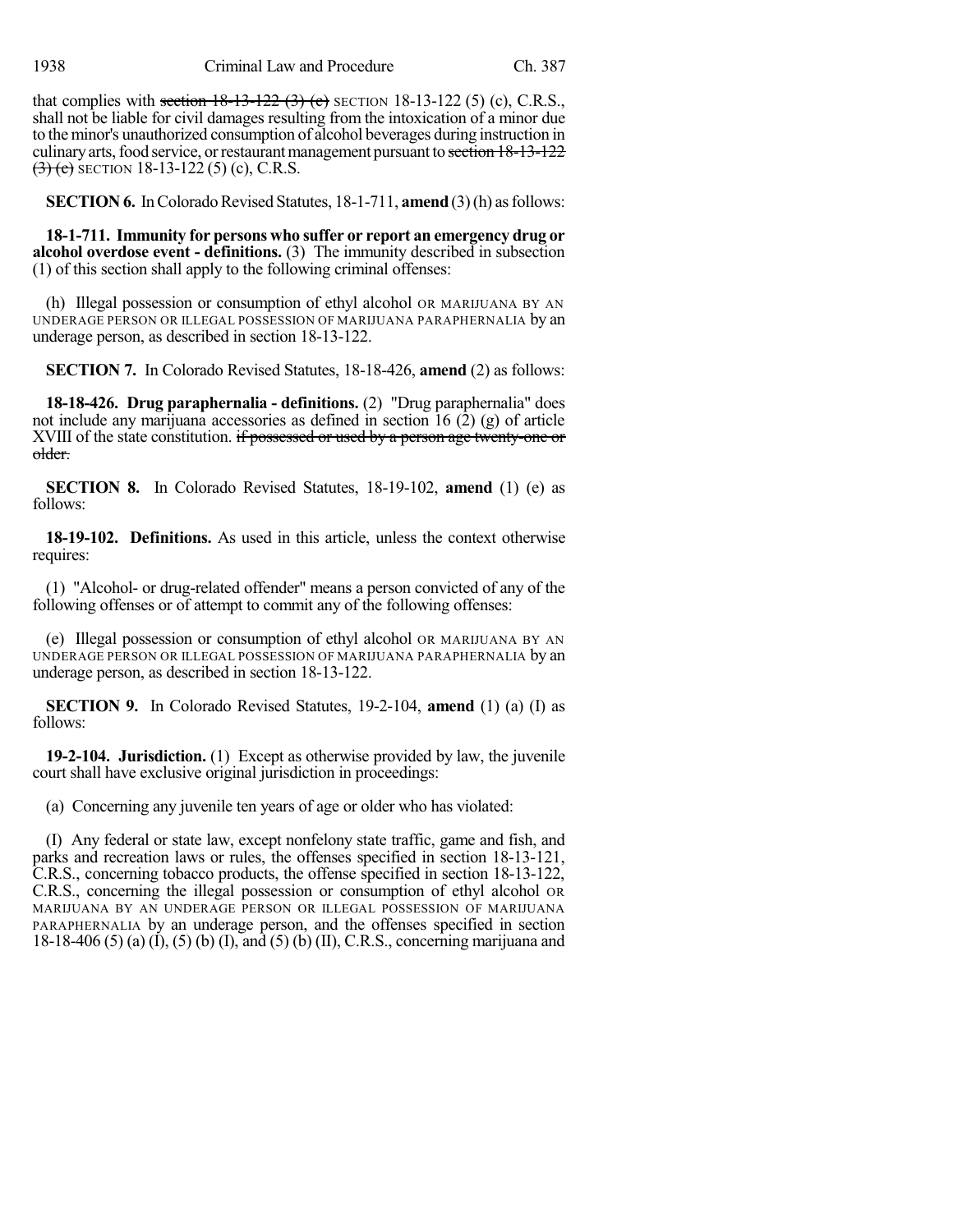marijuana concentrate;

**SECTION 10.** In Colorado Revised Statutes, 19-2-513, **amend** (3) (a) introductory portion as follows:

**19-2-513. Petition form and content.** (3) (a) Pursuant to the provisions of section 19-1-126, in those delinquency proceedings to which the federal "Indian Child Welfare Act", 25 U.S.C. sec. 1901, et seq., applies, including but not limited to status offenses such as the illegal possession or consumption of ethyl alcohol OR MARIJUANA BY AN UNDERAGE PERSON OR ILLEGAL POSSESSION OF MARIJUANA PARAPHERNALIA by an underage person, as described in section 18-13-122, C.R.S., purchase or attempted purchase of cigarettes or tobacco products by a person under eighteen years of age, as described in section 18-13-121, C.R.S., and possession of handguns by juveniles, as described in section 18-12-108.5, C.R.S., the petition shall:

**SECTION 11.** In Colorado Revised Statutes, 42-2-125, **amend** (1) (m) as follows:

**42-2-125. Mandatory revocation of license and permit.** (1) The department shall immediately revoke the license or permit of any driver or minor driver upon receiving a record showing that such driver has:

(m) (I) Been convicted of violating section  $12-47-901$  (1) (b) or (1) (c) or 18-13-122 (2) 18-13-122 (3), C.R.S., or any counterpart municipal charter or ordinance offense to such sections and having failed to complete an alcohol evaluation or assessment, an alcohol education program, or an alcohol treatment program ordered by the court in connection with such conviction; or

(II) Been convicted of violating section 12-47-901 (1) (b) or (1) (c) or  $18-13-122$  $(2)$  18-13-122(3), C.R.S., or any counterpart municipal charter or ordinance offense to such sections and has a previous conviction for such offenses;

**SECTION 12.** In Colorado Revised Statutes, **amend** 42-2-131 as follows:

**42-2-131. Revocation of license or permit for failing to comply with a court order relating to nondriving alcohol convictions.** Upon a plea of guilty or nolo contendere or a verdict of guilty by the court or a jury to an offense under section 12-47-901 (1) (b) or (1) (c) or  $18-13-122$  (2) 18-13-122 (3), C.R.S., or any counterpart municipal charter or ordinance offense to such section and upon a failure to complete an alcohol evaluation or assessment, an alcohol education program, or an alcohol treatment program ordered by the court in connection with such plea or verdict, the court shall forward to the department a notice of plea or verdict or such failure to complete on the form prescribed by the department. Any revocation pursuant to section 42-2-125 (1) (m) shall begin when the department gives notice ofthe revocation to the person in accordance with section 42-2-119 (2).

**SECTION 13.** In Colorado Revised Statutes, 12-43.3-501, **add** (1) (b) (I.5) as follows:

**12-43.3-501. Marijuana cash fund - repeal.** (1) (b) Moneys in the fund shall